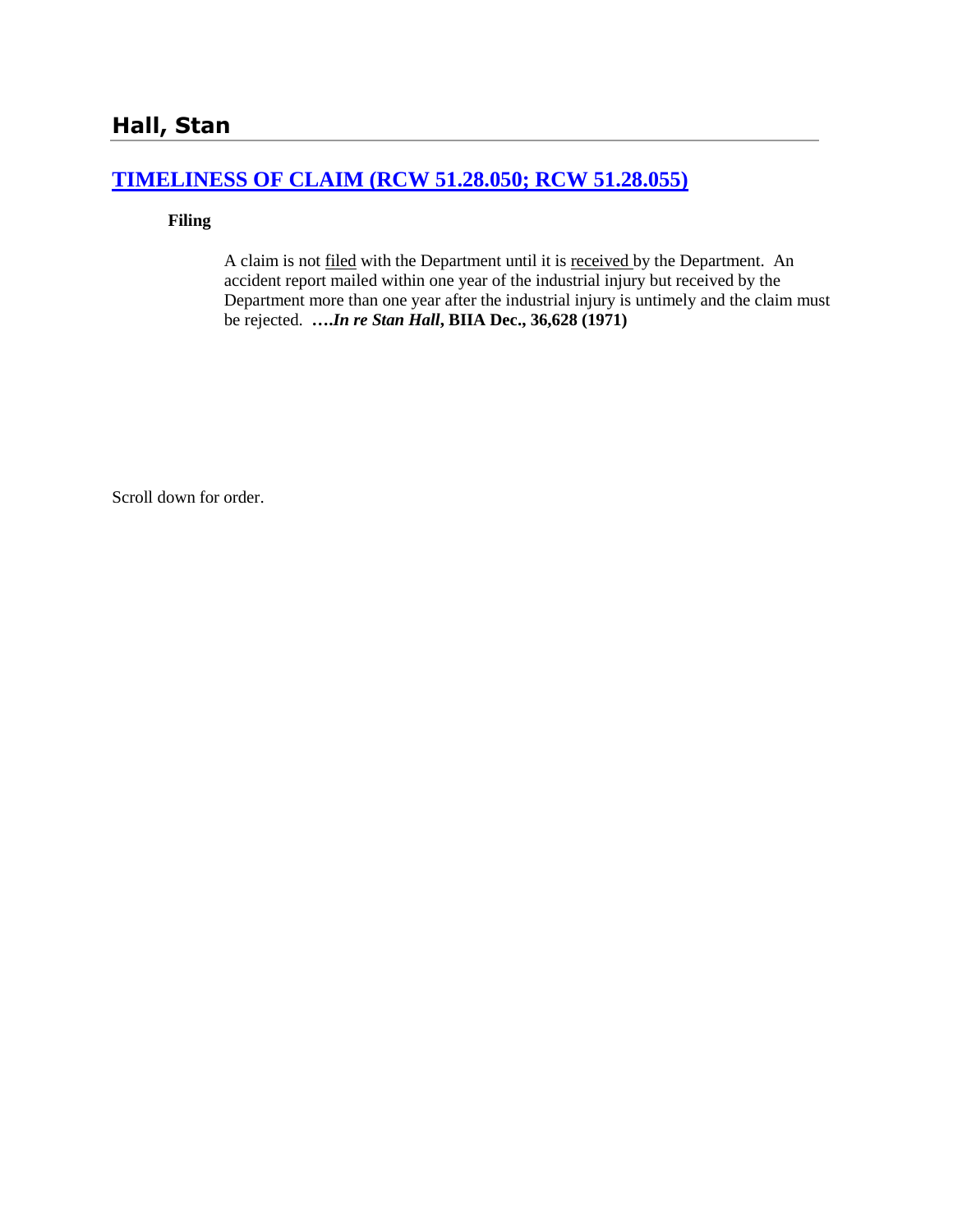### **BEFORE THE BOARD OF INDUSTRIAL INSURANCE APPEALS STATE OF WASHINGTON**

**)**

**IN RE: STAN R. HALL ) DOCKET NO. 36,628**

**CLAIM NO. F-919405 ) DECISION AND ORDER**

APPEARANCES:

Claimant, Stan R. Hall, by Gosta E. Dagg

| Employer, Municipality of Metropolitan Seattle    |  |  |
|---------------------------------------------------|--|--|
| <b>None</b>                                       |  |  |
| (In attendance: Winston Chick, Personnel Manager) |  |  |
|                                                   |  |  |

Department of Labor and Industries, by The Attorney General, per Edward G. Gough, Assistant

This is an appeal filed by the claimant on August 7, 1970, from an order of the Department of Labor and Industries dated June 11, 1970, which held the Department's prior order dated May 18, 1970, for naught and rejected the claim and ordered refund of prior overpayment to claimant of \$141.85 previously paid for time-loss compensation, said rejection of claim and said order for refund being on the ground that "no claim has been filed by said workman within one year after the day upon which the alleged injury occurred." **SUSTAINED**.

# **DECISION**

Pursuant to RCW 51.52.104 and RCW 51.52.106, this matter is before the Board for review and decision on a timely Statement of Exceptions filed by the claimant to a Proposed Decision and Order issued by a hearing examiner for this Board on May 10, 1971, in which the order of the Department dated June 11, 1970, was sustained.

The Board has reviewed the evidentiary rulings of the hearing examiner and finds that no prejudicial error was committed and said rulings are hereby affirmed.

The record establishes that the claimant sustained an injury to the left knee on March 3, 1969, in the course of his employment with the Municipality of Metropolitan Seattle. A report of accident with regard to that injury was signed and placed in the mail by the claimant's attending physician, Dr. E. P. Palmason, on March 2, 1970. The report of accident was stamped as having been received by the Department at its Olympia Office on March 5, 1970. On May 18, 1970, an order was entered by the Department terminating time-loss compensation for the period from March 28, 1970 to April 19, 1970, with the order reflecting that the claimant was injured on March 3, 1970,

1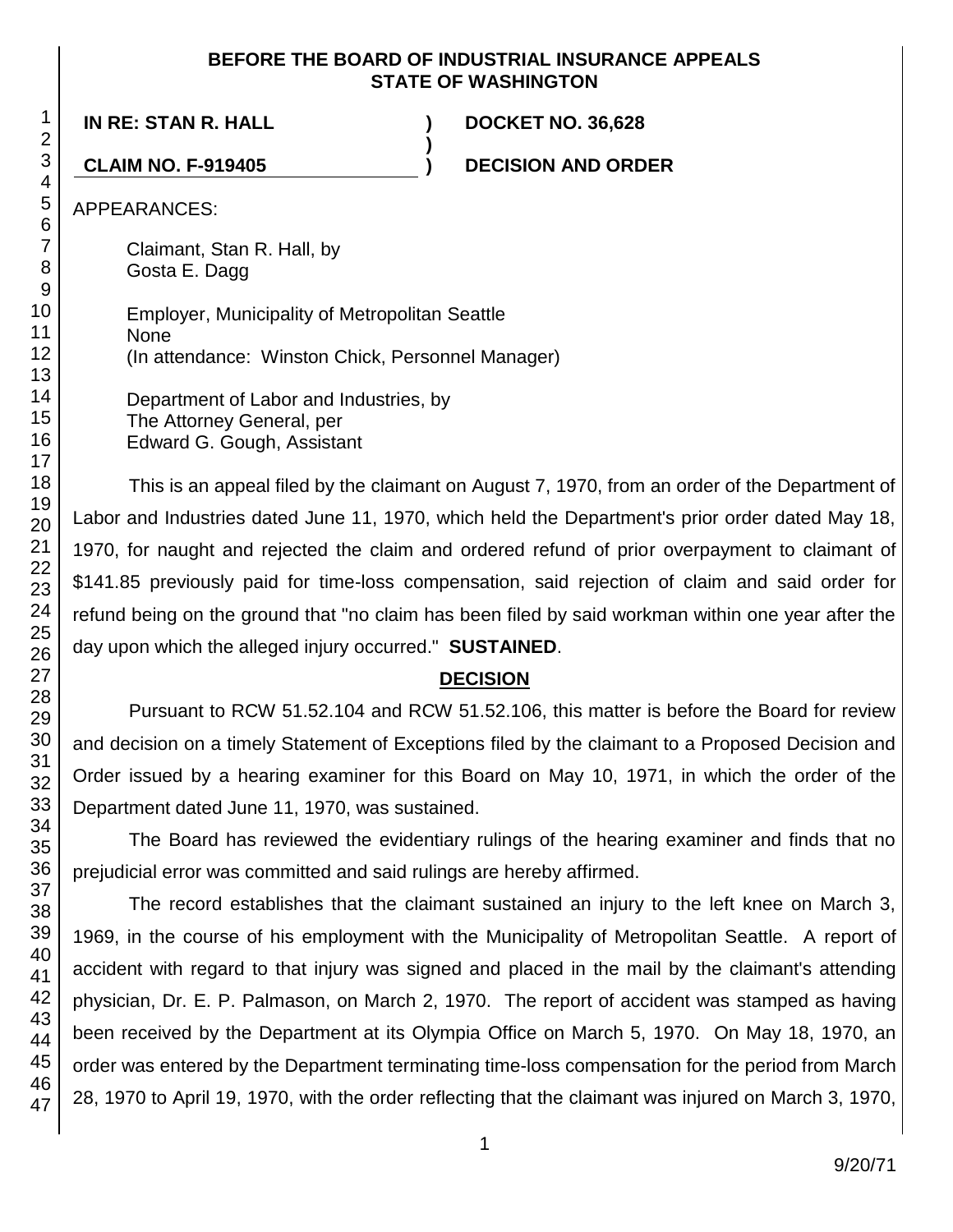46 47

1 2

rather than March 3, 1969, as ultimately established. On June 11, 1970, the Department issued an order holding the order of May 18, 1970 for naught and rejecting the claim for the reason that no claim had been filed by the workman within one year after the day upon which the alleged injury occurred. The claimant, having taken exceptions from the examiner's Proposed Decision and Order sustaining the Department's order of June 11, 1970, urges for consideration two points of view; first, that the record before the Board establishes that the claimant's claim with respect to the injury which he sustained on March 3, 1969, was timely filed within the meaning of RCW Section 51.28.050, the interpretation of which should be the subject of liberal construction, and, secondly, in the event it be determined that claim was not timely filed, the Department should be held to its order of March 18, 1970, which in effect allowed the claim. On this latter point, the claimant contends that the Department once having allowed the claim no longer has the legal authority to rescind its action, having allowed more than sixty days to lapse following its action.

As noted, the record establishes that the claimant was injured in the course of his employment with Municipality of Metropolitan Seattle on March 3, 1969, and that his attending physician, Dr. Palmason, placed in the mail a report of accident with regard to that injury on March 2, 1970. The record further indicates that the parties stipulated that had a witness been called by the Department, that witness would have testified that the claimant's report of accident was received by the Department on March 5, 1970. RCW Section 51.28.050 provides:

> "No application [for compensation] shall be valid or claim thereunder enforceable unless filed [with the Department] within one year after the day upon which the injury occurred or the rights of dependents or beneficiaries accrued."

Under the fact pattern outlined and under the statute as quoted, it would be incumbent upon the claimant to establish that the report of accident was mailed on March 2, 1970, which he has done, and that in the ordinary course of business, the Department would have timely received that application on March 3, 1970. The latter element is lacking and there is nothing to rebut the Department's contention that the report of accident was received on the same date that it was logged in namely, March 5, 1970. The statute quoted is jurisdictional in character and the claimant has failed to establish the timely filing of his claim.

The doctrine of liberal construction urged by the claimant is not applicable in this instance in that the doctrine applies to those who have established their entitlement to benefits under the Workmen's Compensation Act. Those claiming rights under the Act will be held to strict proof of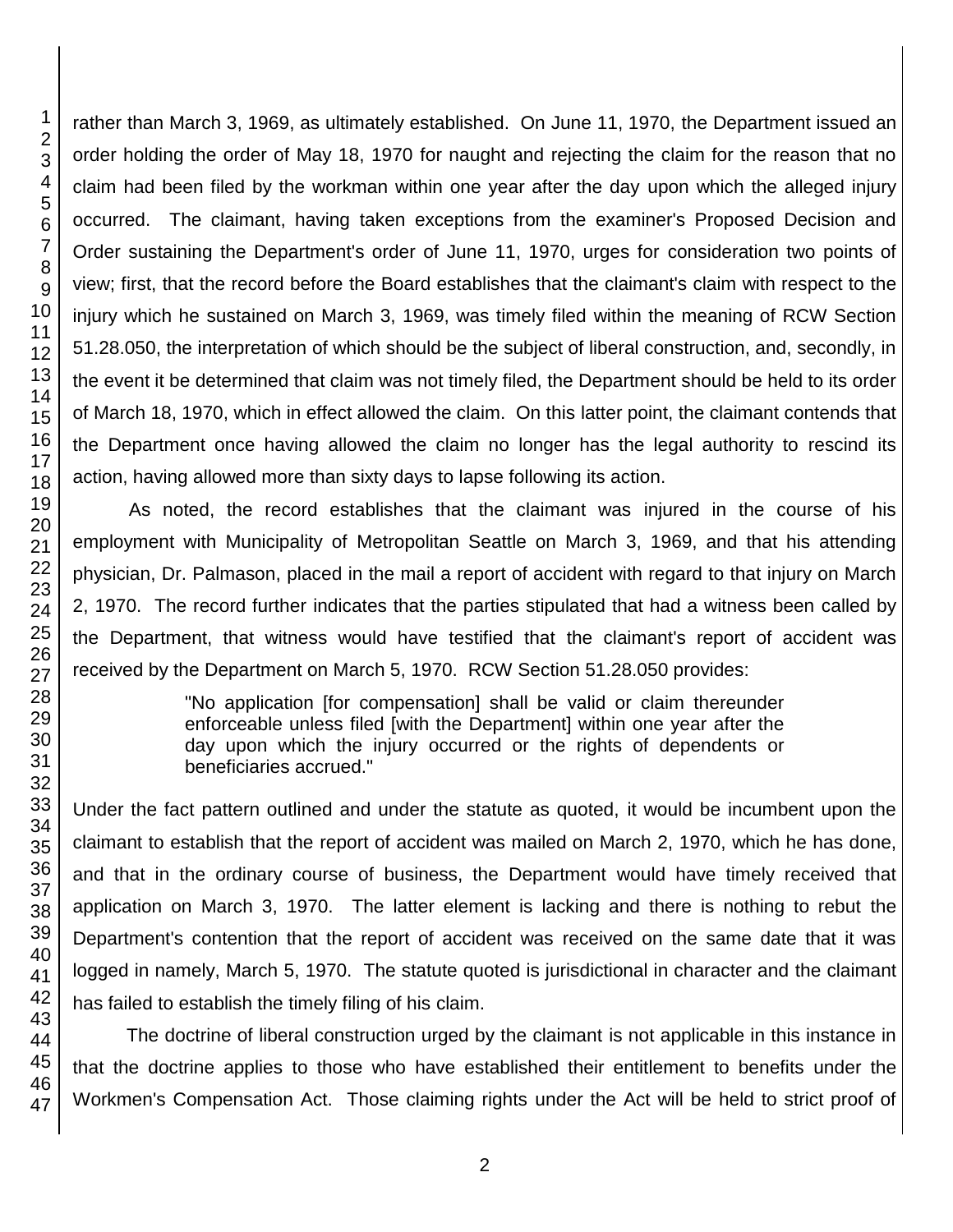1 2 3

their right. Olympia Brewing Company v. Department of Labor and Industries (1949) 34 Wn. 2d 498. This Board cannot apply a doctrine of liberal construction to cases such as this one in view of our Supreme Court's determination that it is incumbent upon the claimant to timely file his claim and that the Department has no power to make exceptions to the statute for "equitable reasons". Pate v. General Electric Co., (1953) 43 Wn. 2d 185. Essentially the same position was taken earlier by the Court in Wheaton v. Department of Labor and Industries, (1952) 40 Wn. 2d 56, when the Court held that the timely filing of a claim was a limitation on the right to compensation and that unless the claim was timely filed, the right was extinguished. In the Wheaton case, the Department had allowed the claim, provided medical treatment, and a subsequent application to reopen for aggravation of condition had been allowed when the Department's jurisdiction was challenged successfully for the reason that the claim had not been filed within the one-year period required by statute.

The Department's order of June 11, 1970, should be sustained in accord with the findings and conclusions as hereinafter set forth.

### **FINDINGS OF FACT**

After a careful review of the entire record herein, this Board finds as follows:

- 1. On March 3, 1969, the claimant, Stan R. Hall, sustained an injury to the left knee in the course of his employment with the Municipality of Metropolitan Seattle. Acting on a report of accident with reference to that injury marked as having been received by the Department of Labor and Industries at its Olympia Office on March 5, 1970, the Department paid time-loss compensation to the claimant for the period from March 28, 1970 to April 19, 1970, pursuant to an order dated May 18, 1970, which indicated thereon that the claimant had sustained his injury on March 3, 1970. Thereafter on June 11, 1970, the Department issued an order holding the order of May 18, 1970 for naught and rejecting the claim for the reason that no claim had been filed with the Department within one year after the date upon which the injury occurred. The order of June 11, 1970, further directed repayment of time-loss compensation previously paid in the sum of \$141.85. From that order, the claimant appealed to this Board on August 7, 1970, which granted the appeal by order dated October 9, 1970.
- 2. Claimant's claim, based upon his alleged industrial injury, claimed by claimant to have occurred on March 2 or 3, 1969, (but over date of claimant's signature of March 2, 1970, on exhibit four showing date of injury as "5 mo ago" - which quoted statement appears on exhibit four, said accident report form) was filed with the Department as received from claimant on March 5, 1970.